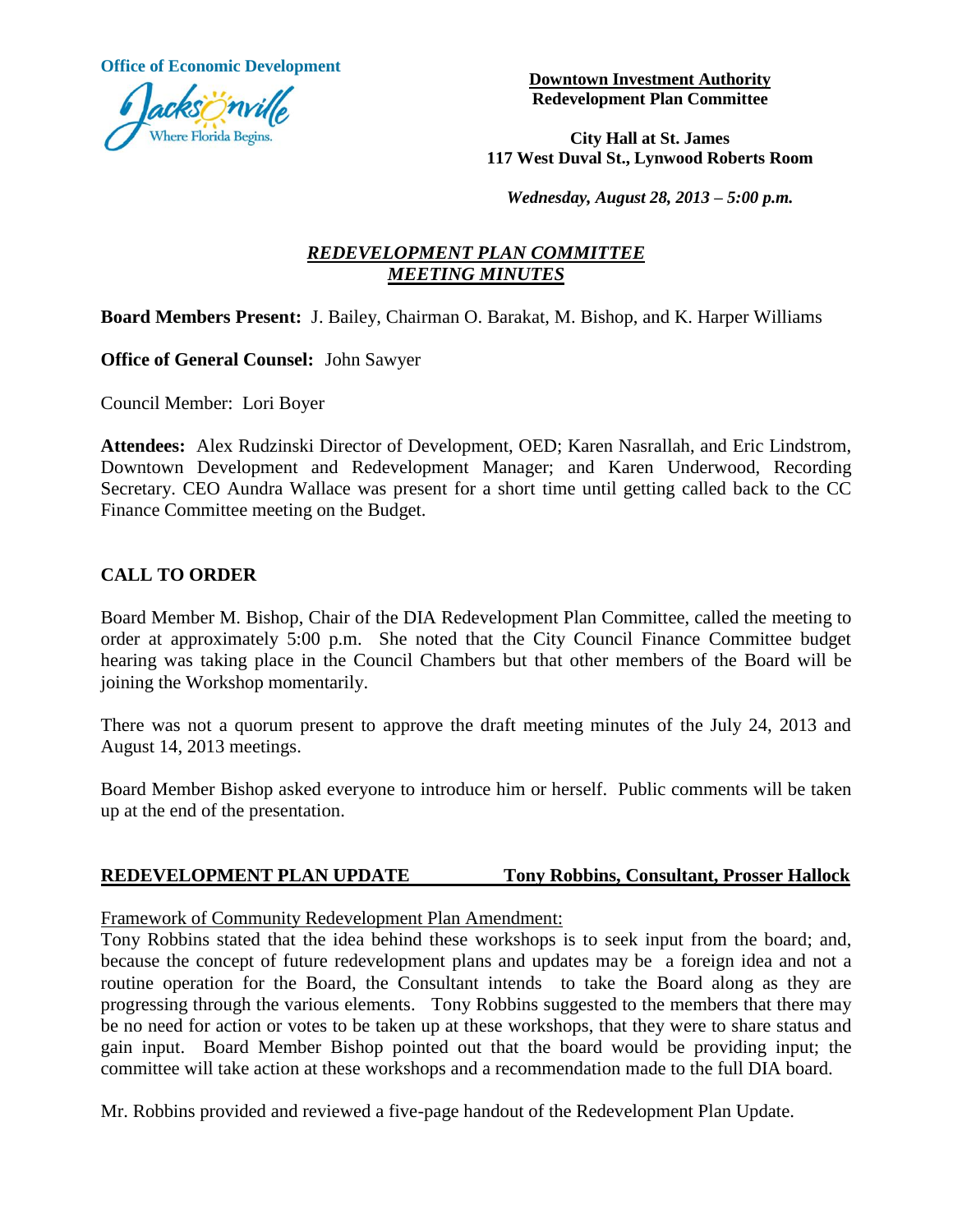Downtown Investment Authority Redevelopment Plan Committee August 28, 2013 Page 2 of 7

Tony Robbins discussed the scope of the plan by walking through the elements via the table of contents. Topics that will require future vetting include:

- What are underlying strategic guiding principles of the the DIA?
- What is the intent of the DIA regarding how decisions are made on investments, projects, future of Downtown; i.e., what are key principals that would be important in the redevelopment plan?

Tony Robbins asked the board to think about (over the next few Workshop meetings) some of the short-term projects within six months to five years, that the redevelopment plan could trigger. He reminded the committee of the overview from Lara Diettrech, as FRA representative, that the Board does not have to have all of the details worked out, but if the Board believes that there are elements, projects, concepts that are important, that they be identified; examples:

- Have certain areas or a section of the core seen improvement?
- Are simple districts important?
- Example of a project concept, from the aspect of the Hemming Plaza committee, they may not have the exact plan identified, but that they would like to see general, broad, conceptual ideas considered short-term.

### Schedule of Future Committee Workshops

Mr. Robinson mentioned that these workshops are not [a requirement of State statutes but provided] for informational purposes. The time period for these workshops will be scheduled from 3pm to 4pm.

• The workshop on September 11, 2013 will be regarding the Neighborhood Impact Assessment. Lara Diettrich will introduce this required statue in terms of the various elements so that the members will know what to anticipate in the eventual plan.

Board Member Bishop stated that it would good to have other stakeholders present such as downtown residents for the September 11, 2013 committee meeting as they may be aware of issues, projects, or activities of which this Committee may not be knowledgeable.

- September 25: The goals and strategic guiding principles will be finalized around the end of  $\bullet$ next month; present to the Committee for Authority review, short-term Investment Projects from the existing plans.
- October 9: Continuing to refine the plan for the existing short-term investment projects. The end of October the first draft of the completed plan will be presented to the Committee.
- November 13: the preliminary market assessment update will be shared; and discussion/comments of the first draft of the plan amendments. Also will be developing case studies, comparing other cities on projects that have been done in their downtown that could possibly be effective in Jacksonville.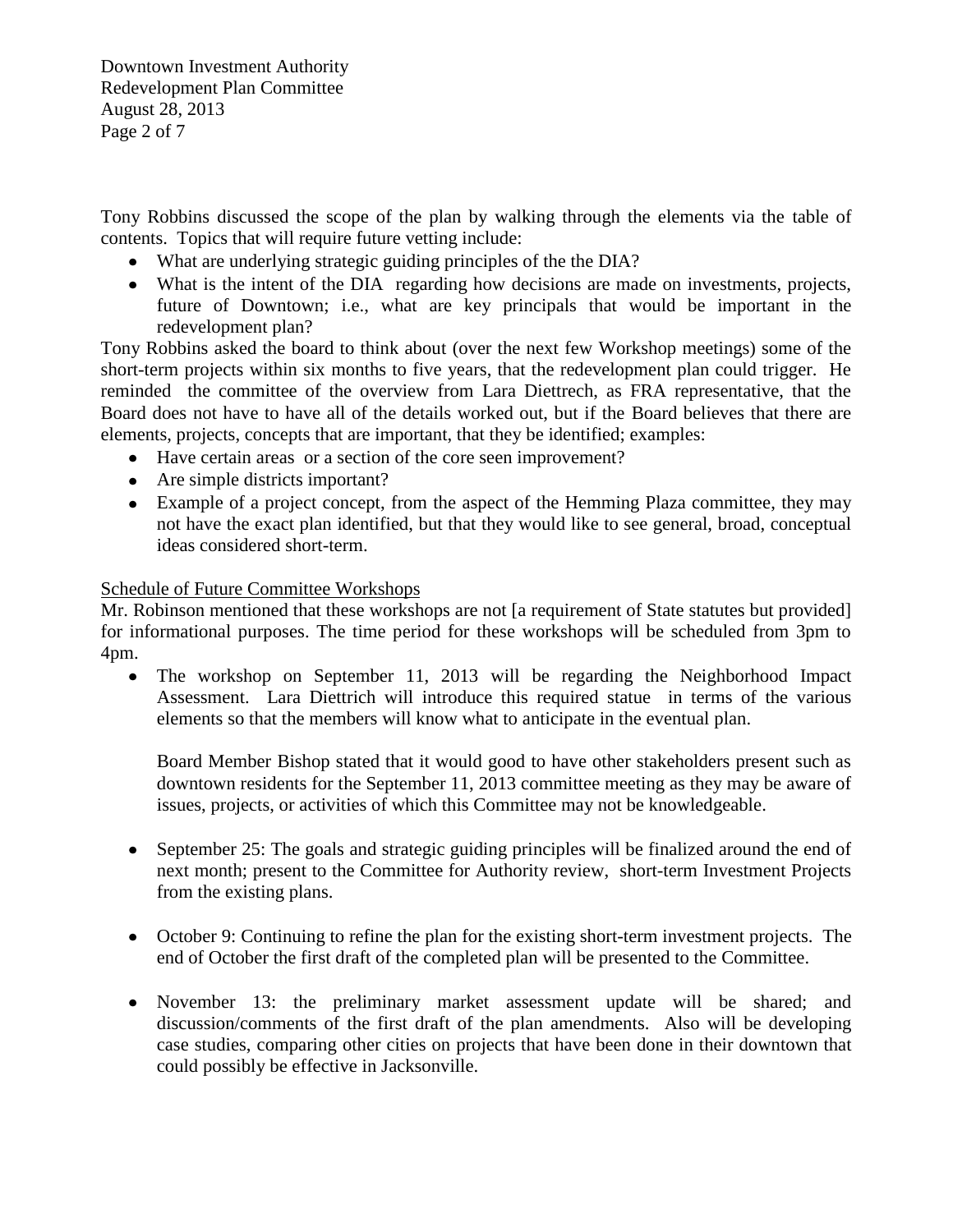Board Member Bishop reminded that she had requested the consultant to provide list of those cities to be analyzed in advance so that the board could provide input or suggest changes prior to proceeding. Tony Robbins responded that he would provide the list to Mr. Wallace on where they are currently in the process of developing their analysis [who can forward them on].

Before the Thanksgiving holiday, the first draft will be presented at the workshop to hear the committee's thoughts and opinions and receive clarification.

December 1, a final draft would be presented with a major portion of the committee's comments incorporated, and the holiday will provide time to review, returning after the new year, January 8, 2014 to finalize.

Board Member Bishop advised that the Authority needs to begin to think about how to structure legislation for the plans approval by City Council, to which it was indicated that the support staffing consultant team has met with General Counsel and they are aware of the proposed timeline.

#### Discussion/Comments on the Presentation

The following were relative comments from the Committee and City Council Liaison Councilwoman Boyer regarding Mr. Robinson's presentation and requests to identify ideas, issues, and projects:

• Board Member Bishop asked about establishing the measurables; i.e., how do you (the City) know you have gotten there (had success)? What's the basis of the metrics and determining incentives? Facade improvements only, impact on the streets, rentals? At what point does that show up?

In response to Board Member Bishop's question, Mr. Robbins responded that the guiding principles were an aspect of that and the redevelopment strategies.

• Councilwoman Lori Boyer commented that she heard Mr. Robbins mention that they (the Consultant) could "do" the plan, but they were "hoping" to have DIA board participation in the formulation of it, to which she emphasized that it needed to be more than that. It [input from the Committee and full Board] would be the Authority's expectation.

It is important that there be participation on the front end while making those recommendations and suggestions. For the benefit of Tony Robbins' and the Board, Councilwoman Boyer shared that she expects a greater degree of specificity in this plan than what would pass muster by State law as a CRA plan. Councilwoman Boyer stated that from her perspective, informing clearly where the committee is going and how they are deciding and making decisions is important. When a project is brought forth for approval, she can determine whether that project meets the criteria.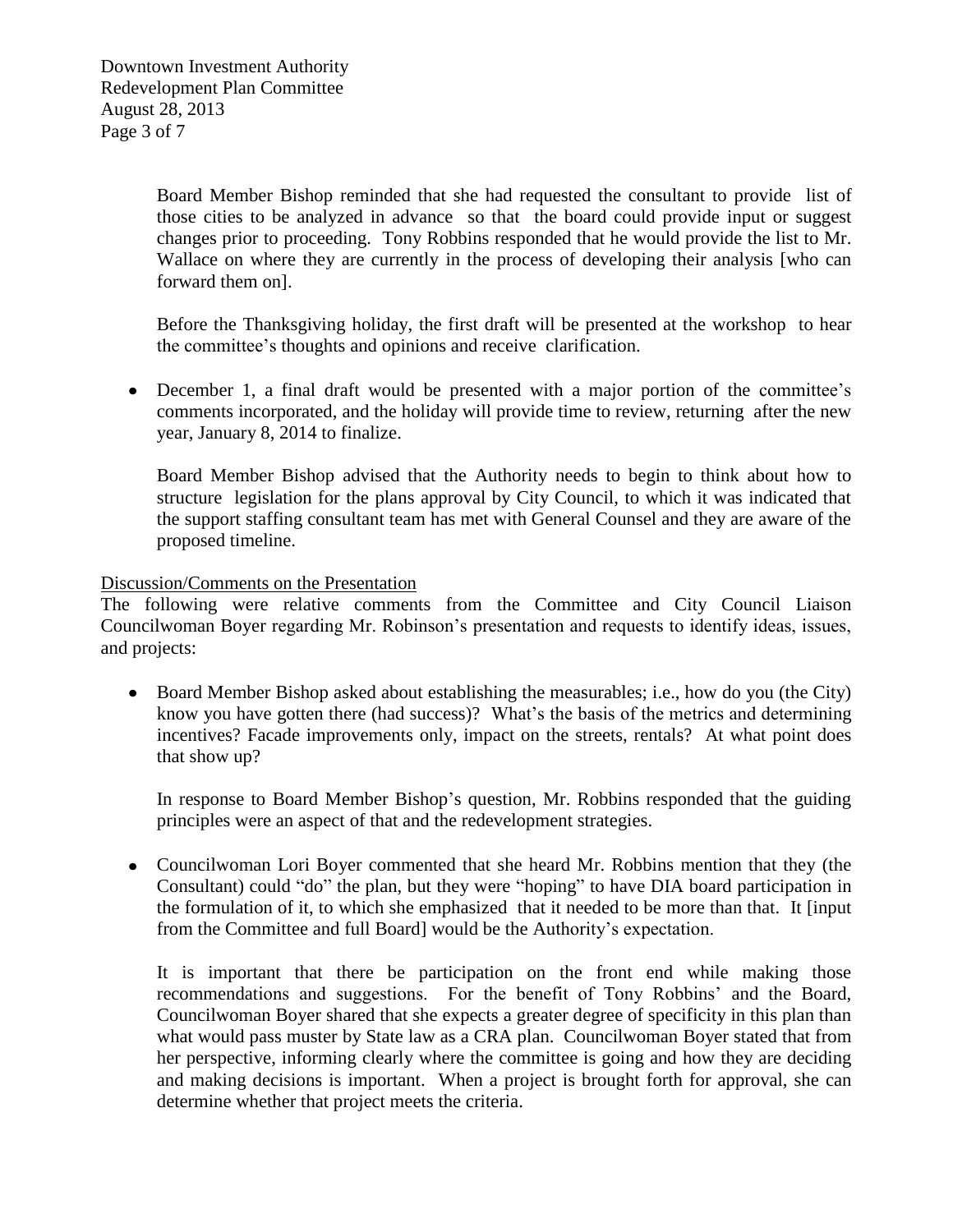Downtown Investment Authority Redevelopment Plan Committee August 28, 2013 Page 4 of 7

> On referencing what to spend money on, as she understands it for CRA Plan purposes, you are limited in what tax increment district funds could be spent where. There will be access to other sources of funds that are not limited. When functioning as a CRA board, one can only spend on things in and in accordance with the plan. In implementing that plan, if there are other projects or things that do not fit the CRA tax increment parameters, such as you may recommend expenditure of Historic Preservation funds. And there are other dollars that the CRA Board has access to but would not be bound by the limitations of the tax increment districts.

> Lastly, in the existing conditions, Northside and Downtown were separated and she asked if they were officially merged. Tony Robbins responded that the CRA boundaries were merged on the North Bank. There are two CRAs [the Northbank and the Southbank]. However, the taxing districts that were created in 1980, 1981, and 1984 were not merged.

• Board Member Bishop made reference to what Lara Diettrich pointed out, the discussion in regards to adding land to the CRA [where a boundary extension would then require a new TIF tax year basis].

Tony Robbins commented that when this authority moves forward on project needs, to make sure they are pulling from the right pot of funding.

- Councilwoman Boyer asked Mr. Robbins if it was his thought that they are restricted within the geographic areas of the assessment. Mr. Robbins responded that a form of Council action would need to occur *[Not sure of what is meant here]*.
- Councilwoman Boyer asked Mr. Lindstrom to discuss operating in the negative. Mr. Lindstrom responded that the North Bank is negative and the South Bank is positive. Using an example of the Garage: the funds in each district, such as where the garage is located, are allocated to that garage, from that district. There are two different tax increment ledgers for each original CRA Northbank boundary area.

Discussion of Strategic Guiding Principles / Committee Homework: List of Short-Term Projects (Preliminary Discussions to Lead into Next Workshop):

Tony Robbins referenced the handout, the committee homework, the Draft Strategic Guiding Principles and a list of potential short- term projects that the Consultant is developing based on:

- a. Southside CRA Community Redevelopment Objectives
- b. Northside West CRA Community Redevelopment Plan Objectives
- c. Downtown East CRA Community Redevelopment Plan Objectives
- d. Downtown Master Plan Principles
- e. Downtown Action Plan Objectives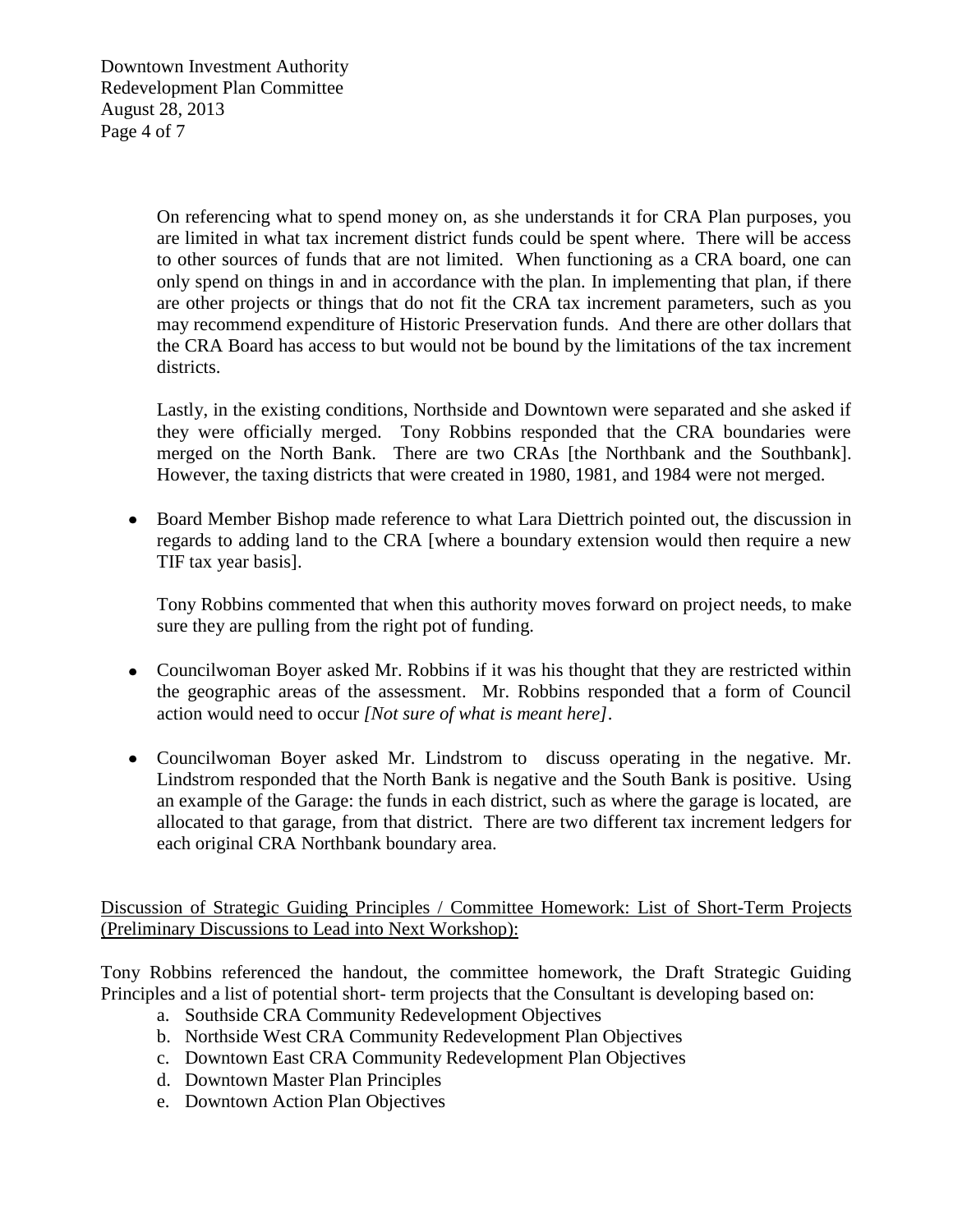Downtown Investment Authority Redevelopment Plan Committee August 28, 2013 Page 5 of 7

## f. Urban Core Vision Plan Guiding Principles

Draft Strategic Guiding Principles presented include:

- 1. Reinforce Downtown as *the* place to be, a 24-hour Downtown with a range of residential development, recreational programs, integrated with a mix of commercial, civic, cultural, and entertainment attractions.
- 2. Create active, vibrant, safe and livable set of neighborhoods supported by the design of buildings, streets and public access to the St. Johns River.
- 3. Create a walkable, attractive, and safe interconnected network [of] streets, transit and public spaces with strategically placed parking throughout Downtown.

Mr. Robinson then encouraged discussion.

 $\bullet$ Board Member Bishop suggested to Mr. Robbins that there may be plans and associated visions missing from the list.

Mr. Robbins replied that the major plans had guiding principles and vision statements. Mr. Lindstrom advised the board that there are many studies, that drove the previous mentioned plans, that were provided to Mr. Robbins to review for an understanding of where the concepts in the plans came from. Mr. Robbins indicated that a "new" plan would not be created, but that the they are simply taking the best elements of what has been done and trying to consolidate them into a cohesive, understandable direction [for a basis of the Plan Update].

Key ideas that may be missing include economic issues.

- With no other initial Board Member/Committee comments, Chair Bishop opened up the floor to the public asking if there were other items that they would like to mention, other than what the Board had addressed.
	- o John Nooney and Mack Bissett commented on the need to attract QTI jobs.
	- o Bruce Foraker commented in regard to the Emerald Necklace, that it would work well with the DIA.

Also, perhaps, they could work together and come up with some alternative fundraising to avoid spending DIA funds for the project.

- o Dick Jackson commented that increasing the workforce would draw jobs.
- Councilwoman Boyer mentioned that educational facilities had not been listed [in the Principles], in other words, to bring schools or college campuses downtown.
- CC Boyer also did not see anything related to historic buildings and commented that if it is a guiding principle, you would want to preserve some of the historic character downtown.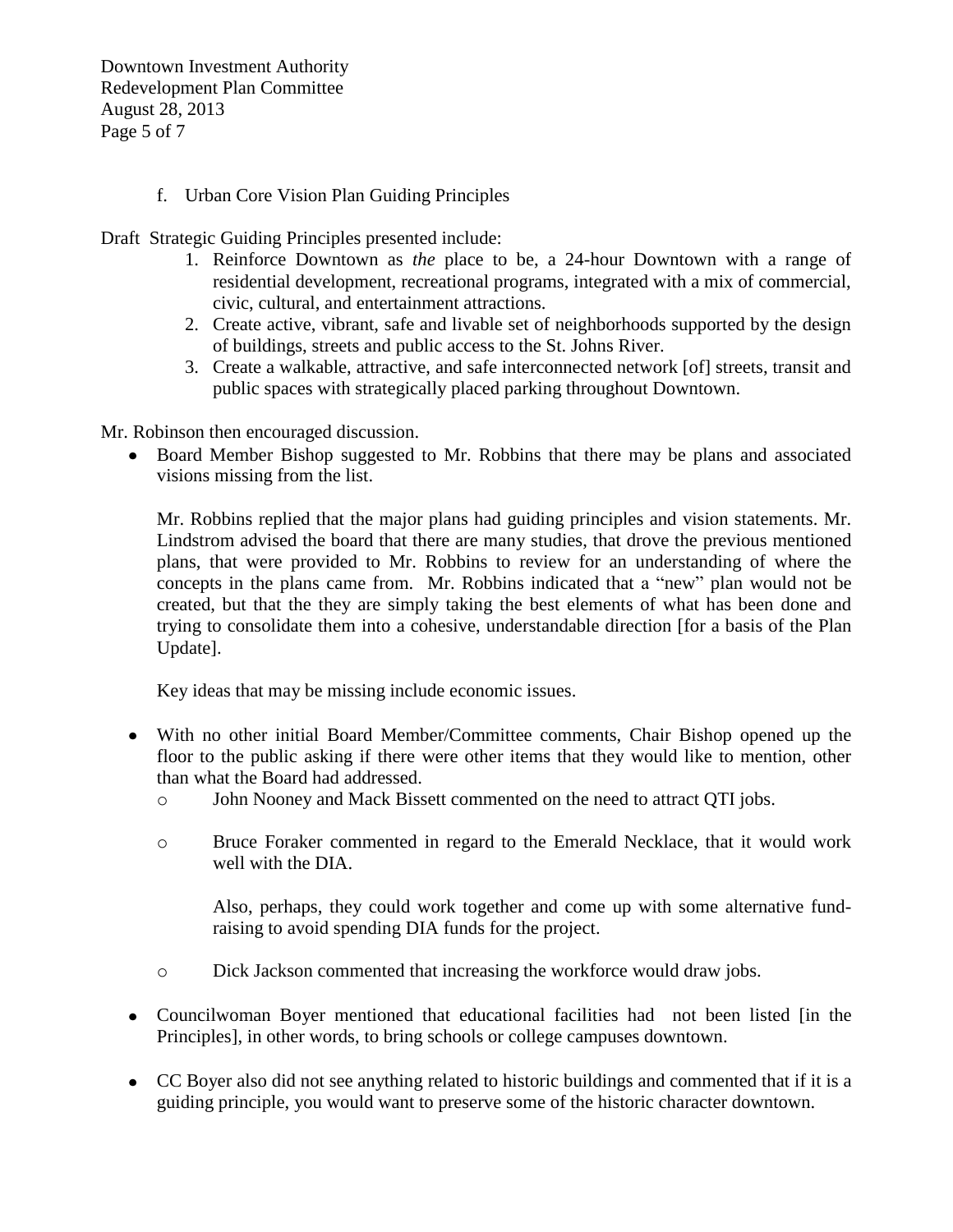Downtown Investment Authority Redevelopment Plan Committee August 28, 2013 Page 6 of 7

- Board Member Harper stated that there should be a focus on bringing large employers downtown. She referenced the Wounded Warrior Project is looking to expand. They are currently located on the Southside and trying to build a campus. Marketing has to be a guiding principle to have large employers to consider moving downtown. Board Member Bishop concurred that large employers, jobs, small employers, and the workplace are going to be important.
	- o Terry Lorince stated that there has never been a block-by-block inventory of what was needed for downtown. She suggested focusing on a smaller area or in a concentrated area so that the task would be a lot easier. She also commented on the incentive plan and stated that she met with someone today that wanted to renovate their building but could not receive a loan.
	- o Bruce Fouraker commented on the statements made previously by Board Member Harper-Williams and Terry Lorince. He stated that it was good to have larger projects in places where people could eat and shop. He suggested concentrating on having available funding for the storefront grants to individual businesses that want to open a storefront downtown to support smaller businesses.
- Board Member Harper-Williams referenced the table of contents in the handout, part 6, redevelopment program, which provides a breakdown for the cost of redevelopment as opposed to part 2, background, strategic guiding principles. There are a number of programs that exist on paper that are not funded. Mr. Robbins noted that the presentation Mr. Crawford provided a few months back to the DIA informed them of what funds are available. [Eight possible opportunities exist that do not allocate funds at this time. *(not sure what this is saying)*]

Summarizing, Councilwoman Boyer made reference to Mr. Robbins' presentation on Strategic Guiding Principles and stated that some of the suggestions previously made would shift the paradigm.

Regarding metrics, Board Member Bishop suggested that development rights are based on very specific parameters and asked Mr. Lindstrom to email some of the specifics on how units are allocated. Mr. Lindstrom stated that the DRI was very specific, but that when the Downtown Master Plan was developed, it was not very specific because it allowed the market to dictate what went where instead of being site specific like the DRI. The DRI has the ability to predict the future. He spent time modifying the [Master Plan] plan to reflect what actual development occurred block by block. The Development of Regional Impact (DRI) is more of a regulatory tool to allow the development to occur. Mr. Lindstrom suggested not using the DRI as a guiding tool, but to use the Master Plan instead.